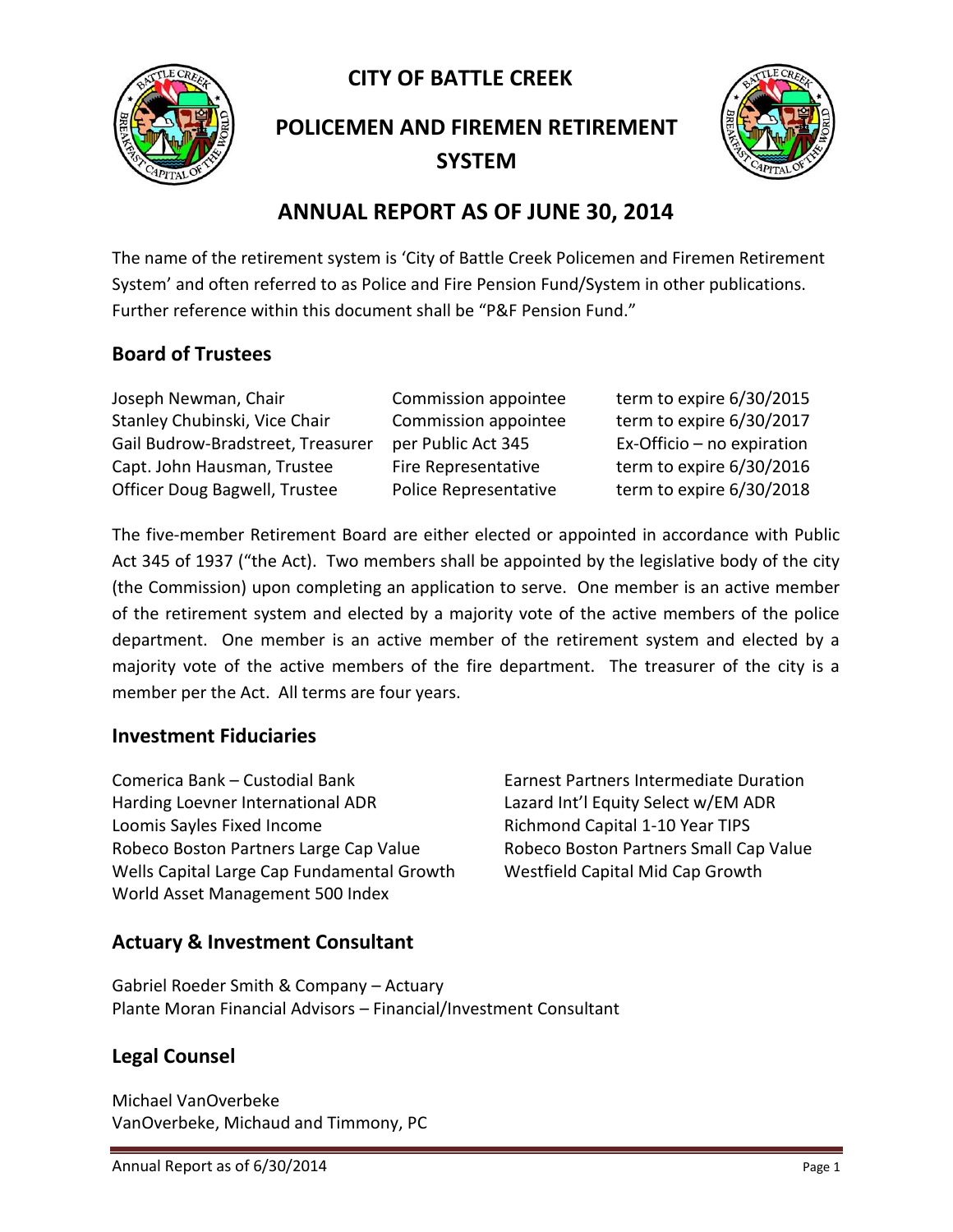# **COMPARATIVE SUMMARY RESULTS of the June 30, 2012, June 30, 2013 and June 30, 2014 Actuarial Valuation Reports**

The objective of the P&F Pension Fund is to establish and receive contributions, expressed as percents of active member payroll, which will remain approximately level from year-to-year and will not have to be increased for future generations of citizens. This objective meets the requirements of Act No. 345 of the Public Acts of 1937, as amended, and the Michigan constitution.

To determine an appropriate Employer contribution level for the ensuing year and to gauge how the P&F Pension Fund's funding is meeting this fundamental objective, an independent firm of actuaries, Gabriel Roeder Smith & Company, conducts annual actuarial valuations.

These valuations are based on the P&F Pension Fund's past experience, information about current members, financial markets and assumptions concerning the future demographic and economic activity. The results of the June 30, 2012 valuation and June 30, 2013 valuation, based on the established funding objective, are summarized below:

| <b>Contributions to Provide Benefits</b> | June 30, 2014 | June 30, 2013 | June 30, 2012 |
|------------------------------------------|---------------|---------------|---------------|
| Normal Cost: Total                       | 26.29%        | 26.36%        | 26.32%        |
| Amortization Payment - Initial Unfunded  | 10.73%        | 12.54%        | 11.61%        |
| <b>Total Contribution Requirement</b>    | 37.02%        | 38.90%        | 37.93%        |
| Member Contribution - Average            | 7.81%         | 7.80%         | 7.81%         |
| <b>Computed Employer Rate</b>            | 29.21%        | 31.10%        | 30.12%        |

#### **Employer Contribution Rates As a Percentage of Active Member Payroll**

### **Funded Status**

|                                    | June 30, 2014 | June 30, 2013 | June 30, 2012 |
|------------------------------------|---------------|---------------|---------------|
| <b>Actuarial Accrued Liability</b> | \$154,174,000 | \$149,004,999 | \$145,540,951 |
| <b>Actuarial Value of Assets</b>   | \$125,527,000 | \$117,879,023 | \$115,083,128 |
| <b>Funded Ratio</b>                | 81.4%         | 79.1%         | 79.1%         |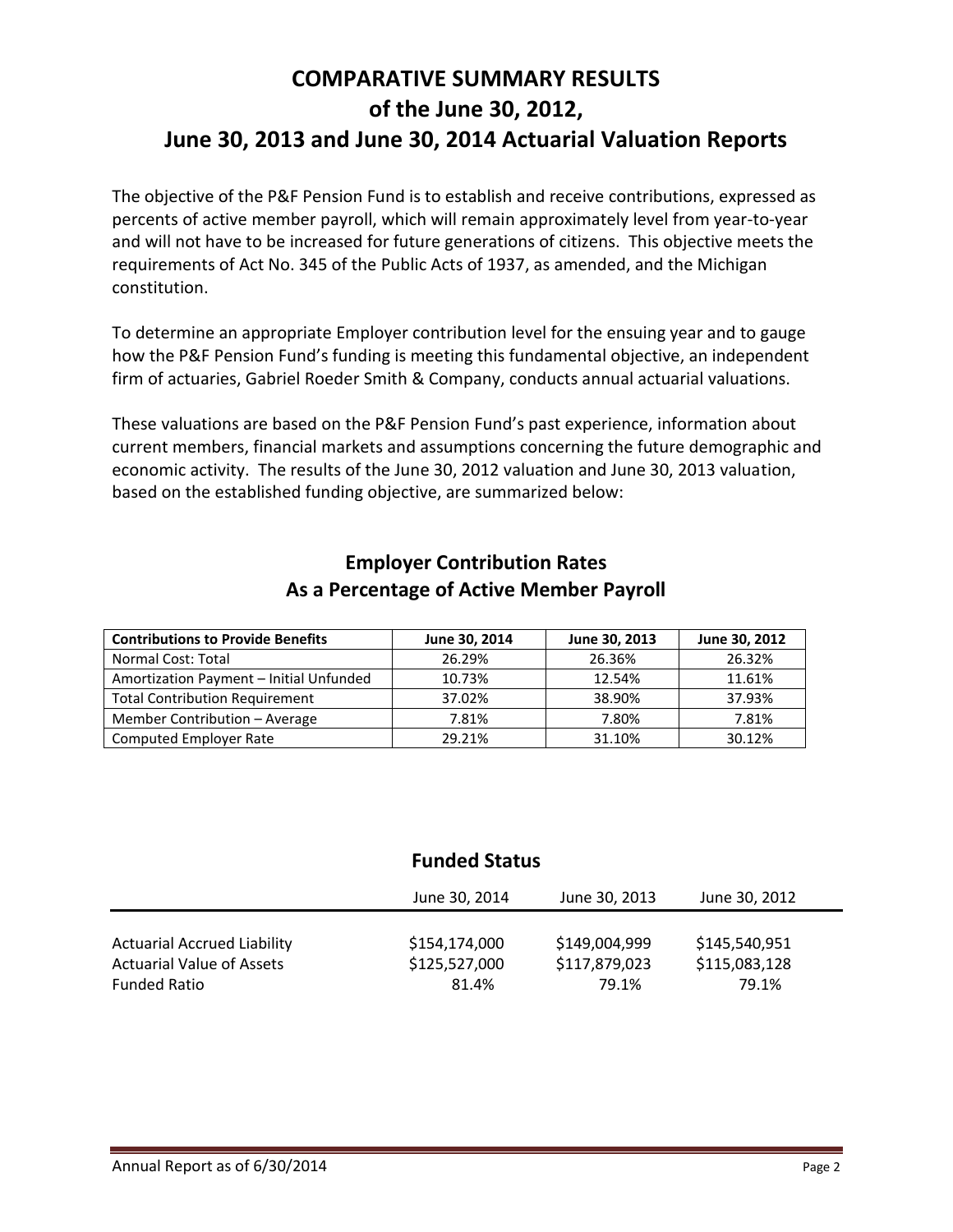## **INVESTMENT PERFORMANCE**

## **Plante Moran Financial Advisors PORTFOLIO ACTIVITY REPORT City of Battle Creek Police and Fire Retirement System Performance Accounts**

|                                                   | 12/31/2013<br>To<br>12/31/2014 | 12/31/2011<br>To<br>12/31/2014 | 12/31/2009<br>To<br>12/31/2014 |
|---------------------------------------------------|--------------------------------|--------------------------------|--------------------------------|
| Beginning Portfolio Value with Accrued Interest   | 126,990,419                    | 107,140,887                    | 103,699,941                    |
| Net Contributions/Withdrawals                     | $-2,198,536$                   | $-10,251,297$                  | $-18,578,536$                  |
| <b>Realized Gains</b>                             | 260,406                        | 10,302,714                     | 14,788,109                     |
| <b>Unrealized Gains</b>                           | 5,960,314                      | 19,924,849                     | 22,739,052                     |
| <b>Interest and Dividends</b>                     | 2,834,667                      | 7,917,130                      | 13,616,043                     |
| <b>Management Fees</b>                            | $-478,347$                     | $-1,575,395$                   | $-2,711,948$                   |
| Portfolio Fees                                    | $-62,680$                      | $-152,644$                     | $-247,410$                     |
| Portfolio Value with Accrued Interest on 12-31-14 | 133,422,853                    | 133,422,853                    | 133,422,853                    |
| Fees Paid By Client                               | $\mathbf 0$                    | 0                              | $-20,009$                      |
| <b>Total Fees</b>                                 | $-541,028$                     | $-1,728,039$                   | $-2,979,366$                   |
| <b>Total Gain After Fees</b>                      | 8,514,360                      | 36,416,654                     | 48,163,839                     |
| Time Weighted Return                              | 6.73%                          | 35.59%                         | 51.12%                         |
| <b>Annualized Return</b>                          | 6.73%                          | 10.67%                         | 8.60%                          |
| <b>Evaluation Benchmark</b>                       | 7.02%                          | 33.92%                         | 53.09%                         |
| <b>Annualized Benchmark</b>                       | 7.02%                          | 10.22%                         | 8.88%                          |
| Cumulative Market Indices through 12-31-14        |                                |                                |                                |
| Barclays Capital U.S. Aggregate Bond Index        | 5.97%                          | 8.20%                          | 24.31%                         |
| <b>S&amp;P 500 Index</b>                          | 13.69%                         | 74.60%                         | 105.14%                        |
| MSCI EAFE (USD) Index                             | $-4.90%$                       | 36.98%                         | 29.68%                         |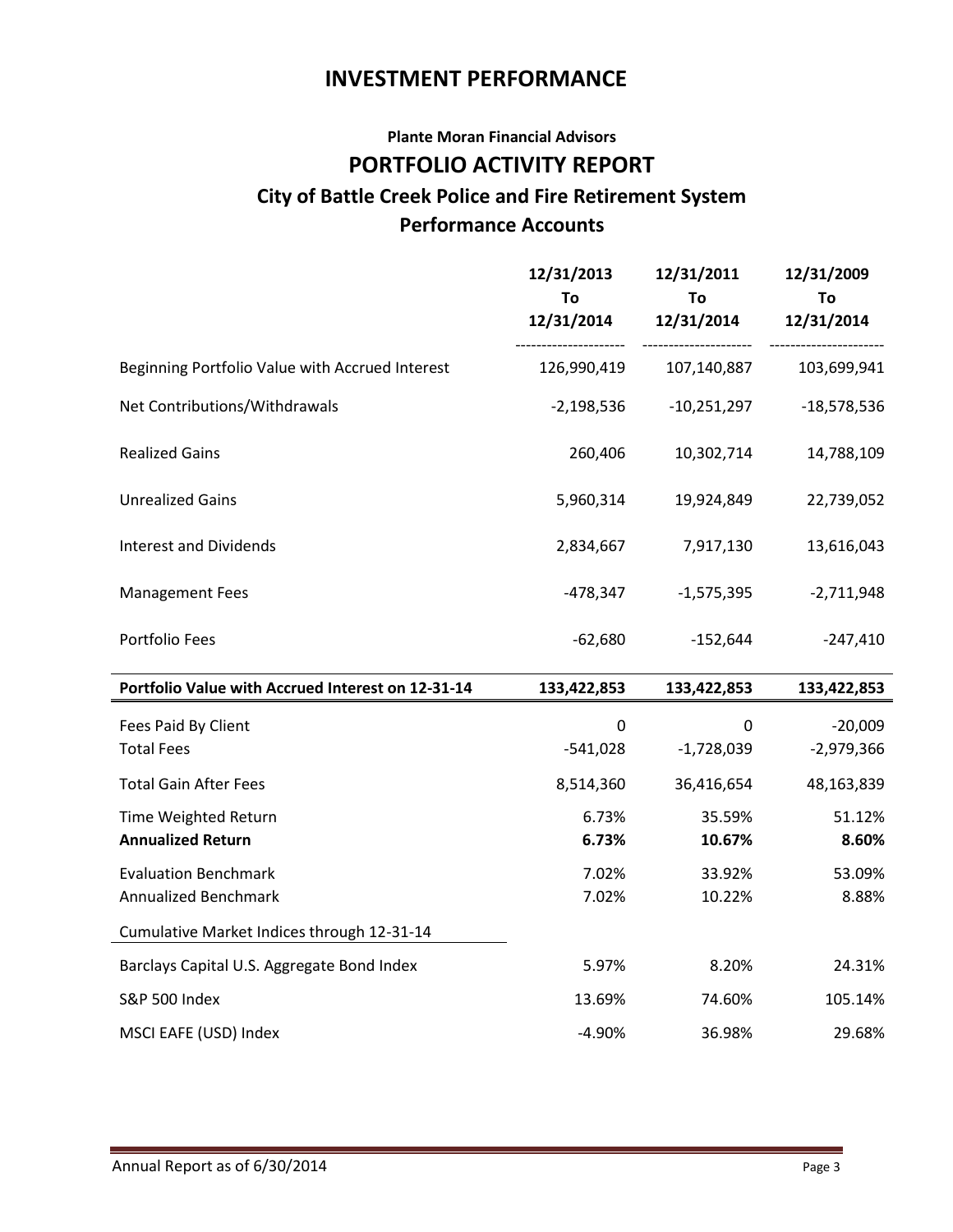## **SUMMARY OF CURRENT ASSET INFORMATION** *Revenues & Expenses*

|                                     | 2013-14       | 2012-13       | 2011-12       |
|-------------------------------------|---------------|---------------|---------------|
| Market Value - July 1*              | \$121,026,984 | \$113,297,361 | \$115,518,718 |
| <b>Revenues:</b>                    |               |               |               |
| <b>Member Contributions</b>         | \$984,463     | \$1,044,533   | \$922,117     |
| <b>Employer Contributions</b>       | \$4,316,203   | \$4,105,429   | \$4,159,617   |
| Interest & dividends                | \$2,598,259   | \$2,442,528   | \$2,716,406   |
| Realized and Unrealized Gain (Loss) | \$15,140,134  | \$9,072,368   | \$ (116, 314) |
| <b>Total Revenues</b>               | \$17,738,393  | \$16,664,858  | \$7,681,826   |
| <b>Expenditures:</b>                |               |               |               |
| Refunds of Member contributions     | \$47,356      | \$75,382      | \$110,630     |
| Retirement Benefits Paid Out        | \$8,899,974   | \$7,747,926   | \$8,669,455   |
| <b>Administrative Expenses</b>      | \$213,462     | \$132,043     | \$142,597     |
| Health Insurance premiums           | \$500,000     | \$500,000     | \$500,000     |
| <b>Investment Expense</b>           | \$453,794     | \$479,884     | \$480,500     |
| <b>Total Expenses</b>               | \$10,127,381  | \$8,935,235   | \$9,903,182   |
| Market Value - June 30              | \$133,938,665 | \$121,026,984 | \$113,297,361 |

# **Annual Budget July 1 through June 30**

| <b>REVENUE</b>                | 2014/2015   | 2013/2014   |
|-------------------------------|-------------|-------------|
| <b>Member Contributions</b>   | \$913,500   | \$900,000   |
| <b>Employer Contributions</b> | 4,144,493   | 4,083,244   |
| Investment Income             |             |             |
| Interest                      | 2,134,850   | 2,134,850   |
| <b>Dividends</b>              | 902,206     | 900,000     |
| <b>Realized Gains</b>         | 1,857,451   | 1,803,200   |
| <b>Unrealized Gain</b>        | (600,000)   | (600,000)   |
| Other                         |             |             |
| <b>Class Action/Spinoffs</b>  | $\Omega$    | $\Omega$    |
| Securities Lending            | 14,000      | 14,000      |
| <b>Corporate Actions</b>      | 0           | 0           |
| <b>Health Contribution</b>    | 500,000     | 500,000     |
|                               |             |             |
| <b>TOTAL REVENUES</b>         | \$9,866,500 | \$9,737,500 |
|                               |             |             |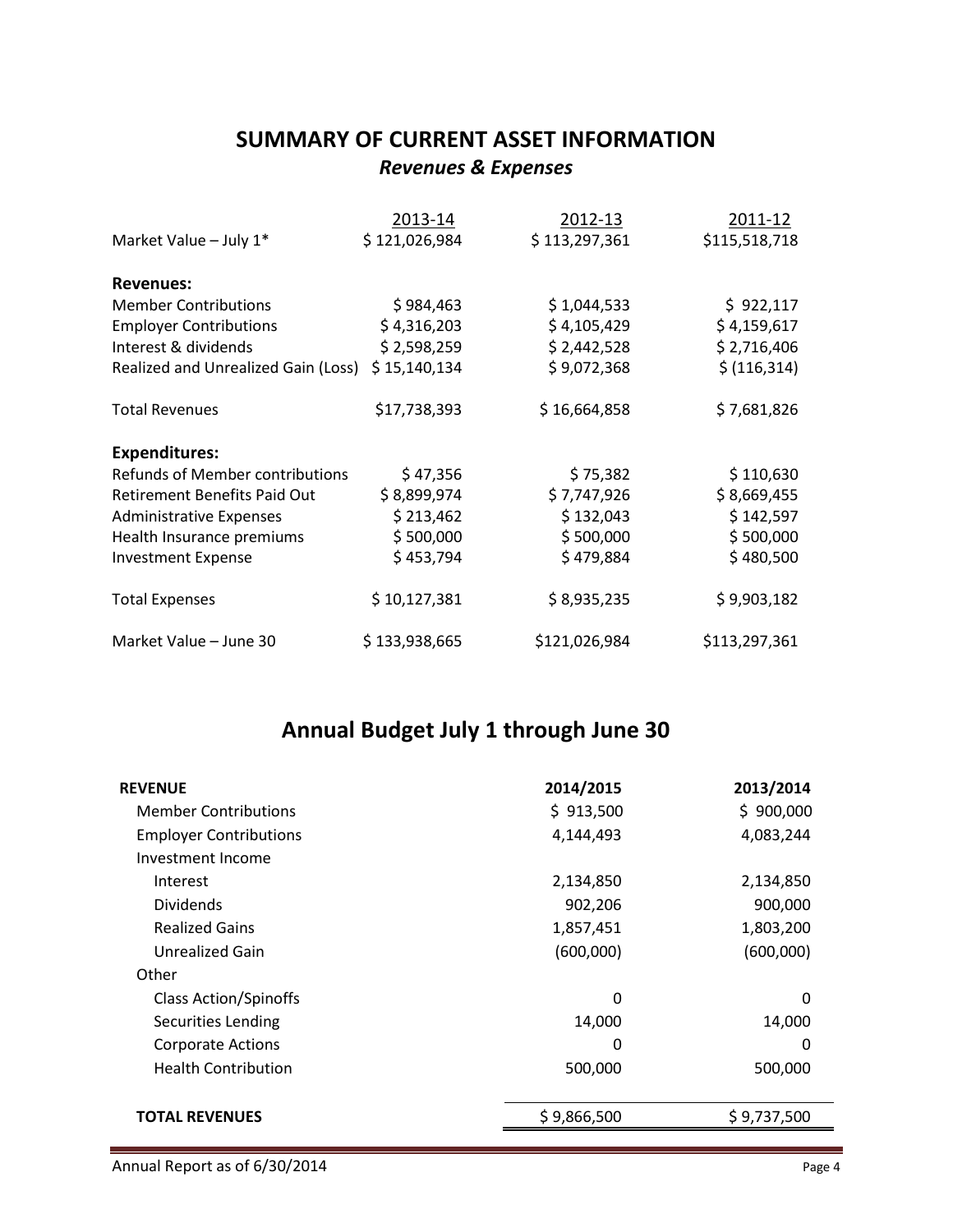| <b>EXPENDITURES</b>               | 2014/2015   | 2013/2014   |
|-----------------------------------|-------------|-------------|
| <b>Benefit Payments</b>           | \$8,729,000 | \$8,600,000 |
| Health Insurance                  | 500,000     | 500,000     |
| Refunds of Member Contributions   | 0           | 0           |
| Administrative Expense:           |             |             |
| <b>Counseling Fees</b>            | 88,000      | 88,000      |
| <b>Investment Management Fees</b> | 480,000     | 480,000     |
| <b>Custody Fees</b>               | 45,000      | 45,000      |
| Audit & Actuary                   | 18,400      | 18,400      |
| Legal Fees                        | 2,000       | 2,000       |
| Memberships                       | 100         | 100         |
| Conference Expense                | 4,000       | 1,500       |
|                                   |             |             |
| <b>TOTAL EXPENSES</b>             | \$9,866,500 | \$9,732,094 |

# **MEMBER and RETIREE DATA**

| <b>ACTIVE MEMBERS</b>                                   | 2014   | 2013   | 2012   |
|---------------------------------------------------------|--------|--------|--------|
| Police:                                                 |        |        |        |
| Lieutenants                                             | 4      | 3      | 3      |
| Sergeants (POLC)                                        | 15     | 15     | 15     |
| Non-Supervisory (POLC)                                  | 84     | 85     | 85     |
| Non-Represented                                         | 3      | 4      | 4      |
| Fire:                                                   |        |        |        |
| Chiefs (OSP)                                            | 2      | 2      | 2      |
| Firefighters (IAFF)                                     | 74     | 74     | 74     |
| Non-Represented                                         | 1      | 1      | 1      |
| <b>RETIREES</b>                                         | 2014   | 2013   | 2012   |
| Age & Service Benefits:                                 |        |        |        |
| Straight Life benefit-terminates @ death                | 46     | 45     | 41     |
| Straight Life benefit-60% survivor benefit              | 167    | 165    | 161    |
| Option 2 benefit-50% joint & survivor                   | 1      | 1      | 2      |
| Survivor benefit (retiree deceased)                     | 30     | 30     | 28     |
| <b>Casualty Benefits</b>                                |        |        |        |
| Duty Disability benefits                                | 3      | 3      | 3      |
|                                                         |        |        |        |
|                                                         |        |        |        |
| Non-duty Disability benefits<br>Non-duty Death benefits | 1<br>3 | 1<br>3 | 1<br>3 |